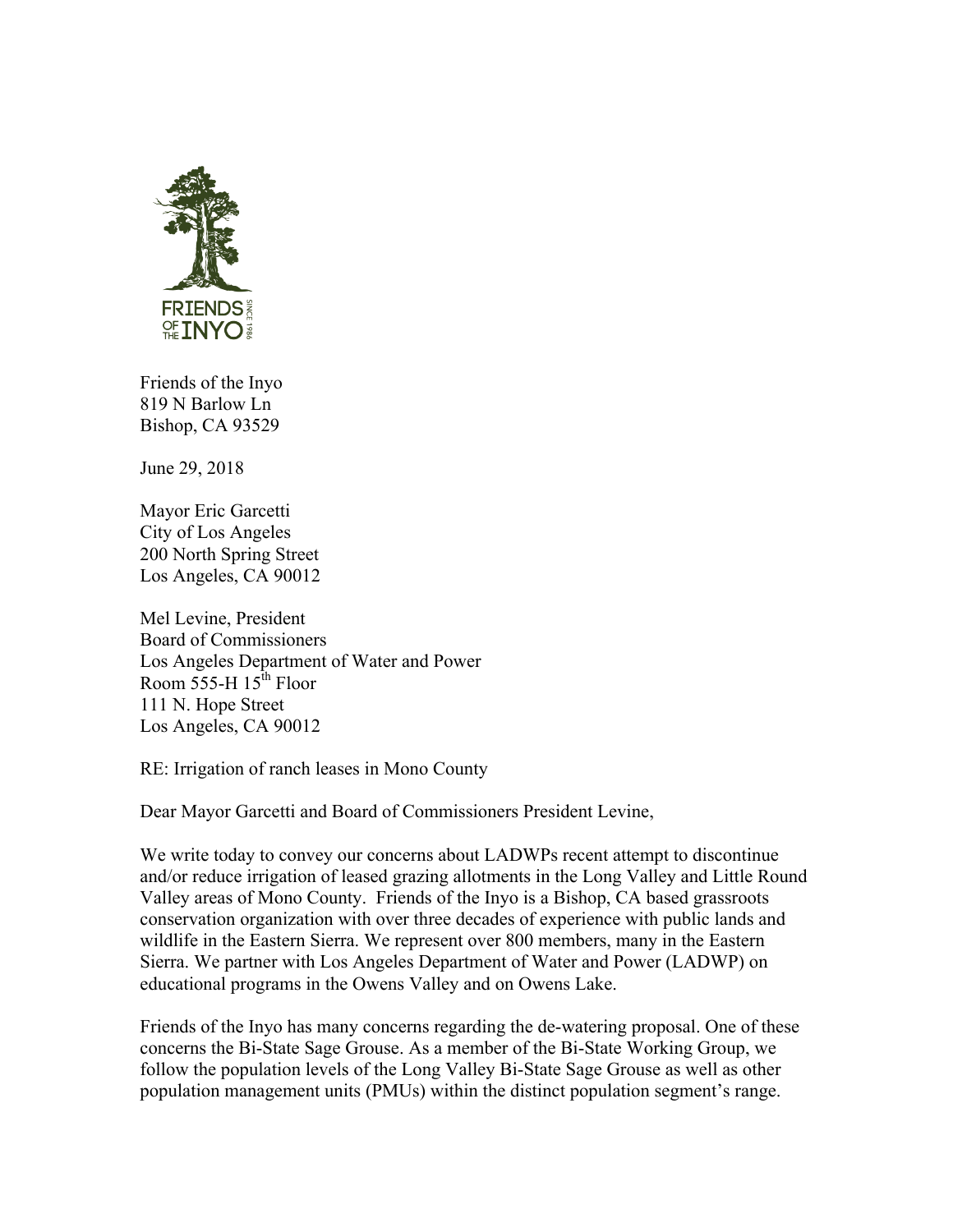The Long Valley population represents 30% of the entire bi-state population within California. We contributed to the 2012 Bi-State Action Plan, which identifies management actions and goals. The Plan clearly states that irrigated meadows are crucial for successful brood rearing habitat. In recent years, likely because of drought this subpopulation has been in decline. De-watering by DWP will likely exacerbate this decline and contribute to the overall drop in population levels within eastern California. We appreciate the participation and involvement of LADWP in the Bi-State Working Group, and remind you that their involvement in this group demonstrates a commitment to the long-term protection of the grouse and their habitats. In our view, the elimination or reduction in irrigation water to this fragile habitat is in direct conflict with this commitment.

The damage to the population that would likely result from the proposed de-watering would be exacerbated by the fact that there has been substantial loss of wetland and riparian habitats across the Eastern Sierra over the last 120 years. Prior to the development of Crowley Lake Reservoir, the lower part of Long Valley contained several thousand acres of wetland habitat. Irrigation by DWP following water diversions of multiple streams from the Sierra Nevada currently sustain wetlands and riparian systems in the Long Valley and little Round Valley areas. Such irrigation contributes to overall ecosystem function here through the storage and filtration of surface and groundwater. Benefits include the buffering of containments that can harm human health, resistance to the spread of invasive species, and resilience to fire and drought. LADWP has been a leader in riparian and wetland restoration throughout the Eastern Sierra and we encourage the department to maintain course with their restoration activities.

Although the bi-state sage grouse and wetland health are a primary concern of Friends of the Inyo, the concerns of Mono County, land owners, managers and lessees extend to a variety of other issues impacting quality of life in the Eastern Sierra. Grazing is a rich part of our collective history and helps fuel our rural economy. Because of this we stand in solidarity with the ranchers and lessees of these at-risk allotments. The elimination or reduction of 5 acre-feet of water will negatively impact over 15,000 acres of ranch land under LADWPs 2018-2022 lease agreement. The agricultural industry in the Eastern Sierra is a major driver of our economy and ranchers remain dependent upon the use of LADWP lands. In addition to sustaining 449 jobs and contributing \$6.2 million in federal, state and local taxes, ranching and agriculture generate \$78.6 million in local economic activity. The die off of meadow and riparian vegetation from de-watering will have cascading effects to adjacent public lands where Friends of the Inyo advocates for sustainable grazing practices. We are also concerned dewatering will increase soil erosion and facilitate the spread of invasive species on DWP and adjacent public lands.

We encourage the City of Los Angeles to engage a diverse group of local stakeholders in the development of a management plan addressing timing and allocation of water resources to these allotments. The success story at Owens Lake and the partnership Friends of the Inyo has developed with LADWP speaks to the potential for a collaborative effort that benefits all parties and the natural environment.